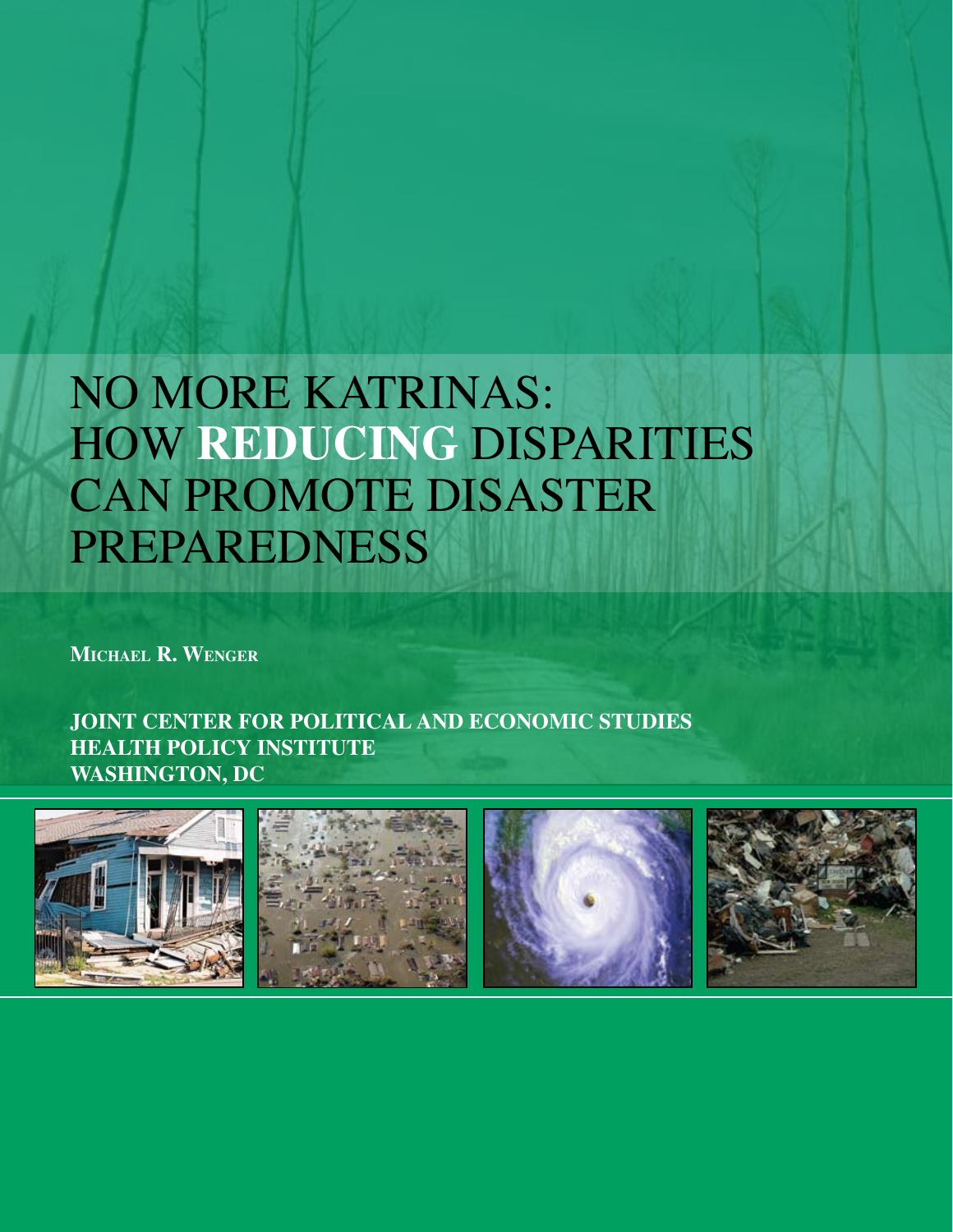# No more Katrinas: How reducing disparities can promote disaster preparedness

**Michael R. Wenger**

**JOINT CENTER FOR POLITICAL AND ECONOMIC STUDIES HEALTH POLICY INSTITUTE WASHINGTON, DC**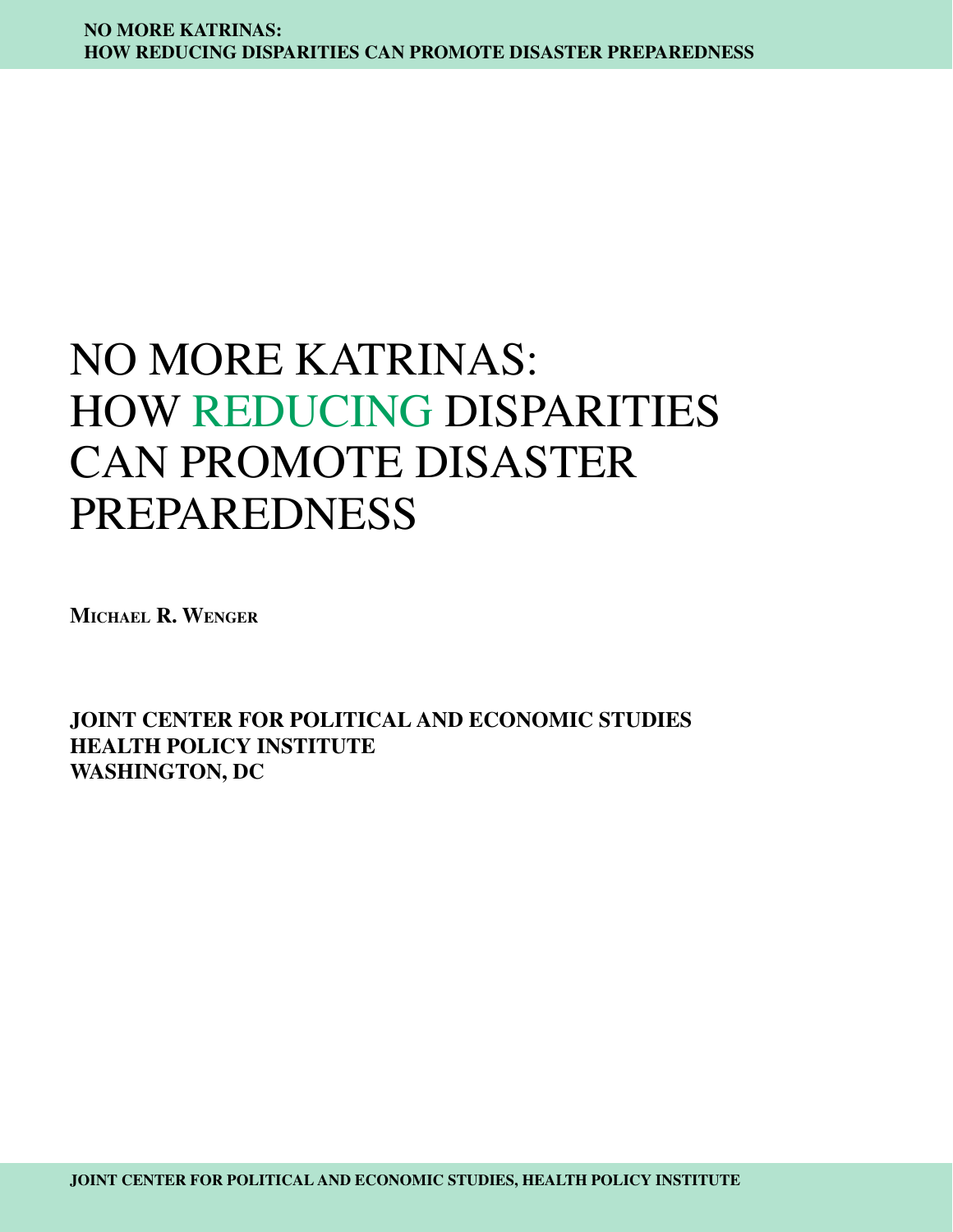This research was funded by the **The California Endowment** Foundation. We thank them for their support but acknowledge that the findings and conclusions presented in this report are those of the authors alone, and do not necessarily reflect the opinions of the Foundation.

Opinions expressed in Joint Center publications are those of the authors and do not necessarily reflect the views of the staff, officers, or governors of the Joint Center for Political and Economic Studies or of the organizations supporting the Center and its research.

Copyright 2008 Joint Center for Political and Economic Studies, Inc. 1090 Vermont Ave, NW, Suite 1100 Washington, DC 20005 www.jointcenter.org

All rights reserved.

Printed in the United States of America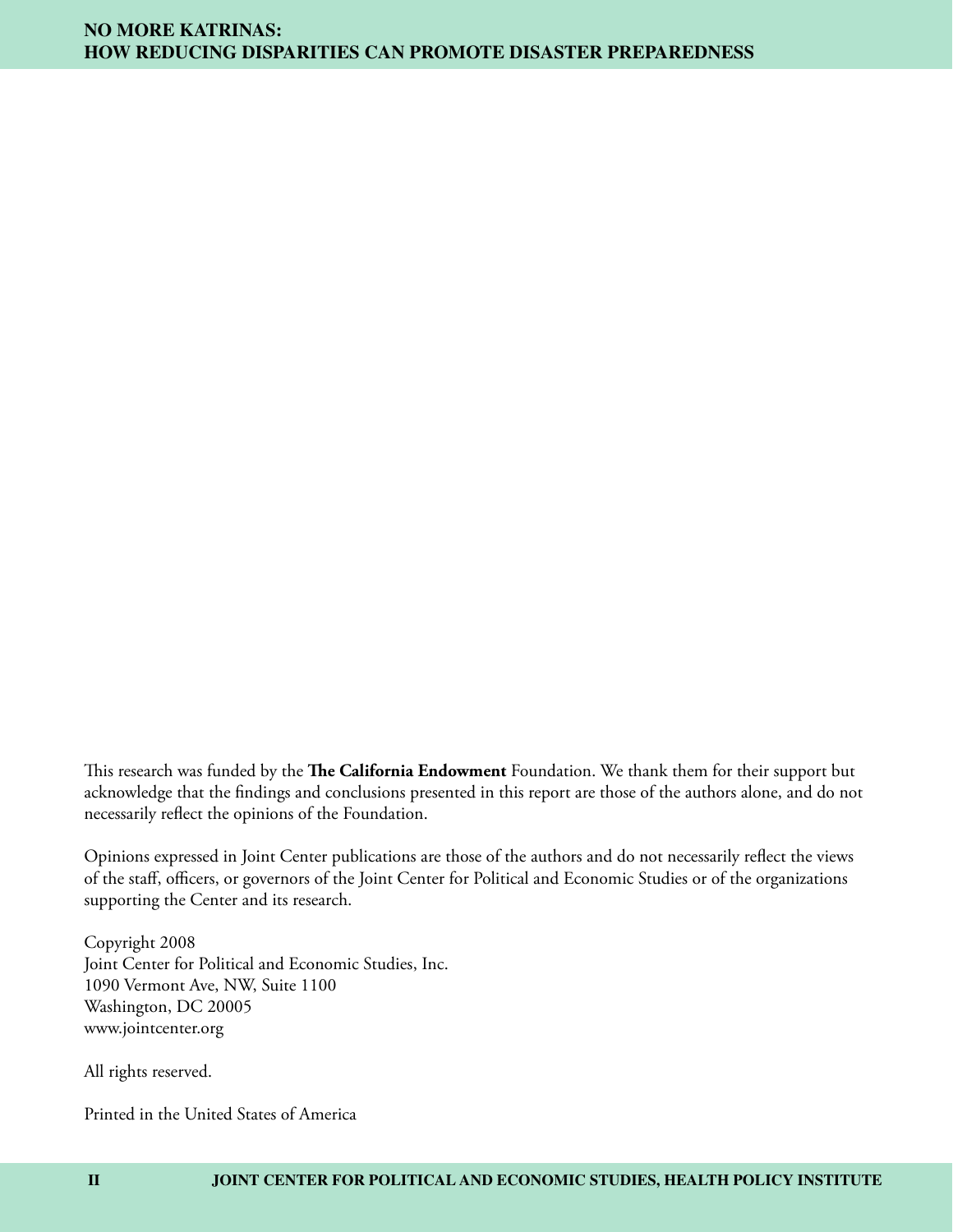| <b>CONTENTS</b> |
|-----------------|
|-----------------|

| <b>PREFACE</b>                                                        | V              |
|-----------------------------------------------------------------------|----------------|
| <b>INTRODUCTION</b>                                                   | $\mathbf{1}$   |
| PART ONE: IN THE AFTERMATH OF KATRINA                                 | $\overline{2}$ |
| PART TWO: LESSONS LEARNED FOR DISASTER PLANNING AND MITIGATION        | 5              |
| PART THREE: CORE PRINCIPLES AND A FRAMEWORK FOR DISASTER PREPAREDNESS | 6              |
| <b>CONCLUSION AND NEXT STEPS</b>                                      | 9              |
| <b>APPENDICES</b>                                                     | 9              |
| ABOUT THE JOINT CENTER AND ITS HEALTH POLICY INSTITUTE                | 10             |
| <b>ABOUT THE AUTHOR</b>                                               | 10             |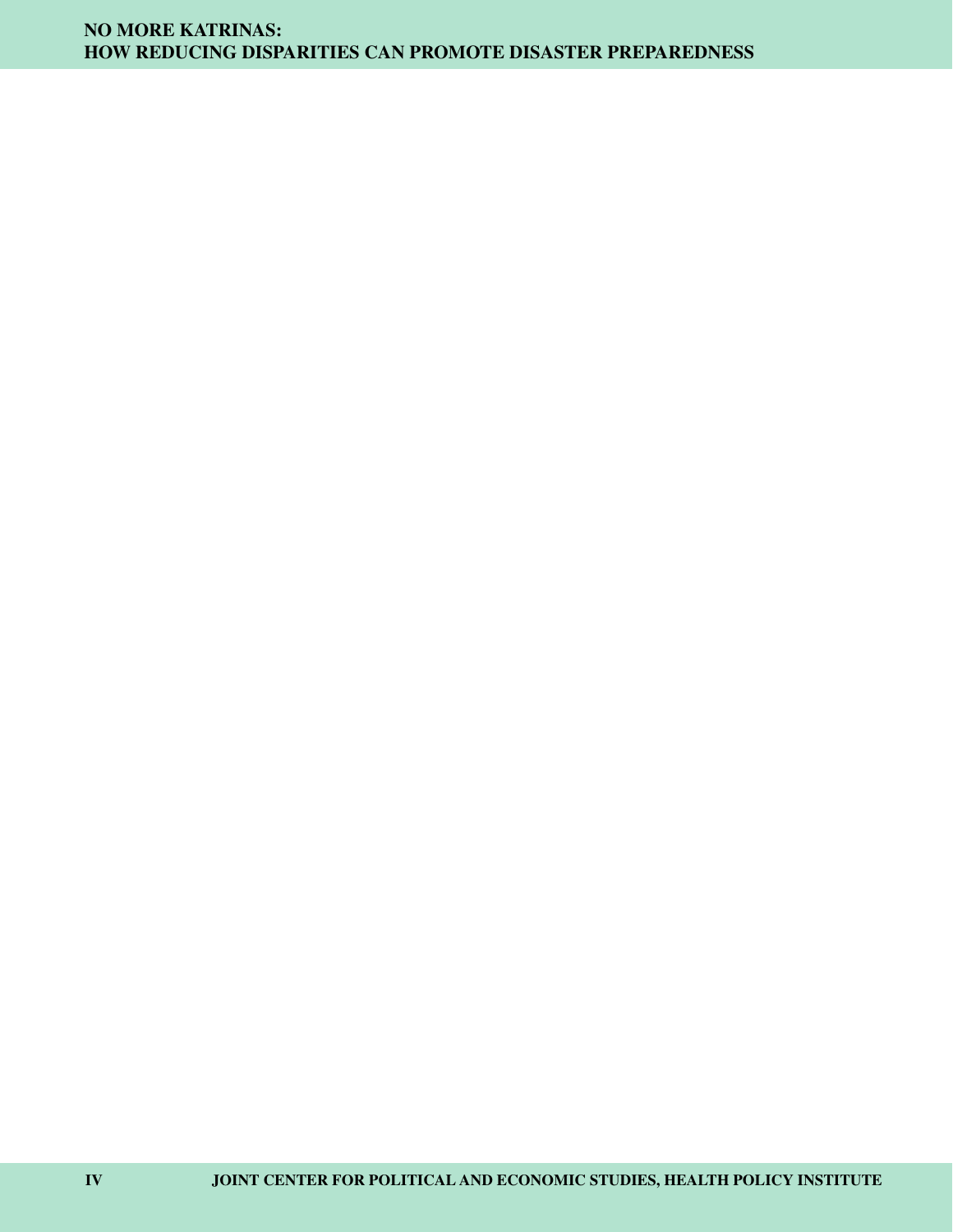#### **PREFACE**

In a speech to the nation on September 15, 2005 from New Orleans, President George W. Bush acknowledged the central role of race in the flawed federal response to Hurricane Katrina:

Within the Gulf region are some of the most beautiful and historic places in America. As all of us saw on television, there's also some deep, persistent poverty in this region as well. That poverty has roots in a history of racial discrimination, which cut off generations from the opportunity of America. We have a duty to confront this poverty with bold action. So let us restore all that we have cherished from yesterday, and let us rise above the legacy of inequality.<sup>1</sup>

The legacy of inequality to which President Bush referred is often invisible to many of us until we are confronted by a disaster such as Katrina. We should make no mistake that the racially disparate conditions that led to the post-Katrina tragedy in New Orleans can be found in communities throughout our nation. Unless our disaster preparedness planning recognizes this reality, the Katrina aftermath can and will be repeated elsewhere—in an earthquake in California, in a tornado in Nebraska, in a forest fire in Florida, or in powerful hurricanes in coastal communities on the Atlantic Ocean or the Gulf of Mexico.

Hurricane Katrina riveted the attention of the nation. In doing so, it created a window of opportunity to examine the origins of the social conditions that gave rise to the appalling post-Katrina situation, and to explore the relationship of these conditions to our ability to live healthy lives, build healthy communities, and respond effectively and equitably to disasters. A more complete understanding of these conditions, not only in New Orleans but in communities throughout our nation, will enable us to be better prepared for the next disaster, and will help us to create conditions in which skin color is not a determinant of the degree of suffering endured.

This paper presents a synthesis of findings and themes from a set of background papers commissioned by the Joint Center for Political and Economic Studies, Health Policy Institute. It also reflects input provided by Californiabased stakeholders convened for a meeting in Oakland, California sponsored by the Joint Center, in conjunction with PolicyLink and The California Endowment. The papers were prepared by acknowledged authorities in the field, who sought to explore some of the most fundamental issues underlying the disparate outcomes suffered by people of color during Hurricane Katrina's aftermath. The authors offer analysis of the social conditions giving rise to the tragic outcomes, the reasons behind the inadequate disaster response, and possible strategies for addressing these social conditions and ensuring effective emergency response planning. The participants in the Oakland discussion, which took place on January 29, 2008, had the opportunity to review drafts of these papers prior to the meeting, and they contributed valuable and practical insights that have helped significantly to inform this final version of the paper.

Credit for developing this project goes to Dr. Gail Christopher, who served as the Joint Center's Vice President for Health, Women and Families and Director of the Health Policy Institute at the time the project was initiated. In turn, Gina E. Wood, the Deputy Director of the Health Policy Institute, has taken on primary responsibility for ensuring the project is completed and its findings widely disseminated. We are also grateful to the authors of the project's background papers, including: Reilly Morse, Katrina Legal Fellow, Mississippi Center for Justice; James H. Carr, former deputy director, Fannie Mae Foundation, in collaboration with H. Beth Marcus, Shehnaz Niki Jagpal, and Nandinee Kutty; Dr. Benjamin Springgate and colleagues Charles Allen, Diana Meyers, Jeanne Lambrew, and Kenneth Wells; Karyn Trader-Leigh, President and CEO of KTA Global Partners; and The Conference of Minority Transportation Officials. In addition, special thanks are accorded to Michael R. Wenger, Joint Center program consultant, for synthesizing the background papers and comments offered during the Oakland meeting into the summary paper that follows. In essence, this paper identifies important core principles that form a social determinants framework for disaster preparedness planning.

In closing, we wish to thank Mildred Thompson, Rajni Banthia, Shireen Malekafzali, and Iman Mills, who did an outstanding job in planning and facilitating the Oakland discussion earlier this year. We also want to thank former Joint Center staff member Susanna Dilliplane, who served as general editor for this paper and our current consultant, Dr. Marsha Renwanz for completing the review and editing of this paper along with the five background submissions. We appreciate the efforts of two Joint Center staff members, Carla Gullatt, who served as project manager and Marco White, who contributed to the design and publication of this paper as well as all the background papers. Most of all, we are grateful for the generous financial support of The California Endowment, which made the entire project possible.

<sup>&</sup>lt;sup>1</sup> President Discusses Hurricane Relief in Address to Nation, Jackson Square in New Orleans, LA. http://www.whitehouse.gov/ news/releases/2005/09/print/20050915-8.html

**Ralph B. Everett President and CEO Joint Center for Political and Economic Studies**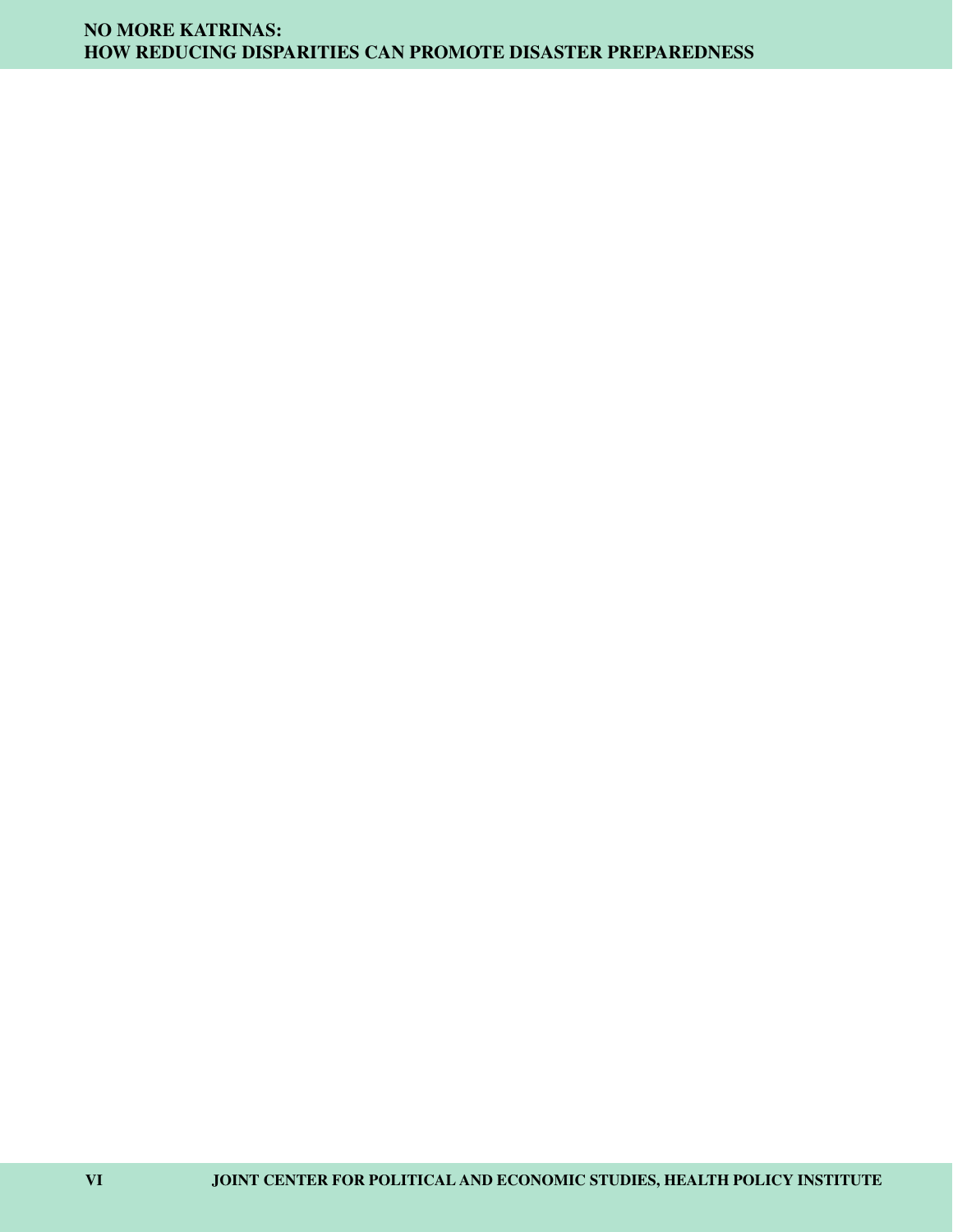## **INTRODUCTION AND OVERVIEW**

Over the past several years, former Vice President Al Gore has led an important effort to confront us with "an inconvenient truth"—that the reality of global warming poses significant dangers to our planet and we must act now, accepting the inconvenience of personal sacrifice, to face up to the challenges these dangers present. The dangers were vividly illustrated by the power of Hurricane Katrina, whose ferocity, according to many scientists, was fed by the warming of the Atlantic Ocean by as little as one degree.

Amid the devastation wrought by the power of Katrina, however, another "inconvenient truth" was laid bare. In late August and early September of 2005, millions of Americans sat transfixed in front their televisions, watching the gruesome pictures emerging from the tragic aftermath of Hurricane Katrina. They saw people dead or dying. They saw many clinging courageously to life on the roofs of their flooded homes, praying someone would rescue them. They saw others desperately wading through disease-infested water with nothing but the clothes on their backs, seeking refuge wherever they could find it. They saw thousands of families, predominantly people of color, trapped in the squalor of the New Orleans Superdome. As they watched in astonishment, Americans asked the inevitable questions:

How did this tragedy happen? Why did it happen? Who or what is responsible? And how do we make sure it doesn't happen again?

As Reilly Morse observed in his background report, Environmental Justice through the Eye of Hurricane Katrina:

"One bitter gift from Hurricane Katrina was to refocus America's attention upon the enduring legacy of racial segregation and poverty in the Gulf South."2

Now, as we seek ways to respond more humanely and effectively to future disasters, we have a window of opportunity to take advantage of Katrina's "bitter gift" to confront the "inconvenient truth" of pressing racial and ethnic disparities. It is in the compelling national interest that we do so. In addition to the challenges of rebuilding after Katrina, we must anticipate the likelihood of future disasters in locales across the nation. For example, PolicyLink's Victor Rubin asks, in the wake of a large levee break in the Sacramento River Delta:

"What are the equity concerns (in view of) a heightened awareness of the destruction that would occur from a major collapse of California's inadequately maintained levee system?"3

The answer to Victor Rubin's question and similar questions relevant in communities across the country will require well-thought-out recommendations for policy and program reforms. To ensure that we do not remain woefully unprepared for the next disaster, such policy recommendations must be informed by a deeper and more complete understanding of the root causes of the conditions that made residents of the New Orleans' Lower Ninth Ward so much more vulnerable than other city residents. Only a deeper understanding of the vulnerabilities posed by a legacy of concentrated poverty and racial discrimination will enable other communities to take proactive steps to remedy these conditions before the next disaster strikes. Failure to achieve such an understanding increases the risk that there will be tragic repeats of racially biased and incompetent Katrina-like rescue and recovery efforts in the wake of future disasters.

#### **Overview of the Paper**

This paper is organized into three parts. The first part summarizes important themes and findings from five background papers on disaster mitigation. These papers were written to answer several critical questions raised by Katrina's powerful and tragic repercussions, as follows:

- How did the social conditions that formed the basis of the tragedy arise and why was skin color such a significant factor in determining the degree of suffering?
- Why was the response to the tragedy so delayed, uncoordinated, and inadequate?
- As we anticipate the next disaster, wherever and whenever it may occur, how can we ameliorate the social conditions that invite unequal suffering and how can we plan for an emergency response that ensures that communities of color are no less vulnerable than others to the suffering that was on such vivid display after the wrath of Katrina?

The second part of this summary paper covers lessons learned during a day-long convening on January 29, 2008 in Oakland, California, where the five background

<sup>&</sup>lt;sup>2</sup> Morse, Reilly. 2007. Environmental Justice through the Eye of Hurricane Katrina. Washington, DC: Joint Center for Political and Economic Studies

<sup>3</sup> Rubin, Victor. 2006. Safety, Growth, and Equity: Infrastructure Policies That Promote Opportunity and Inclusion. Oakland, CA: PolicyLink, 2006. (PolicyLink is a national research and action institute that works collaboratively to develop and implement local, state, and federal policies to achieve economic and social equity).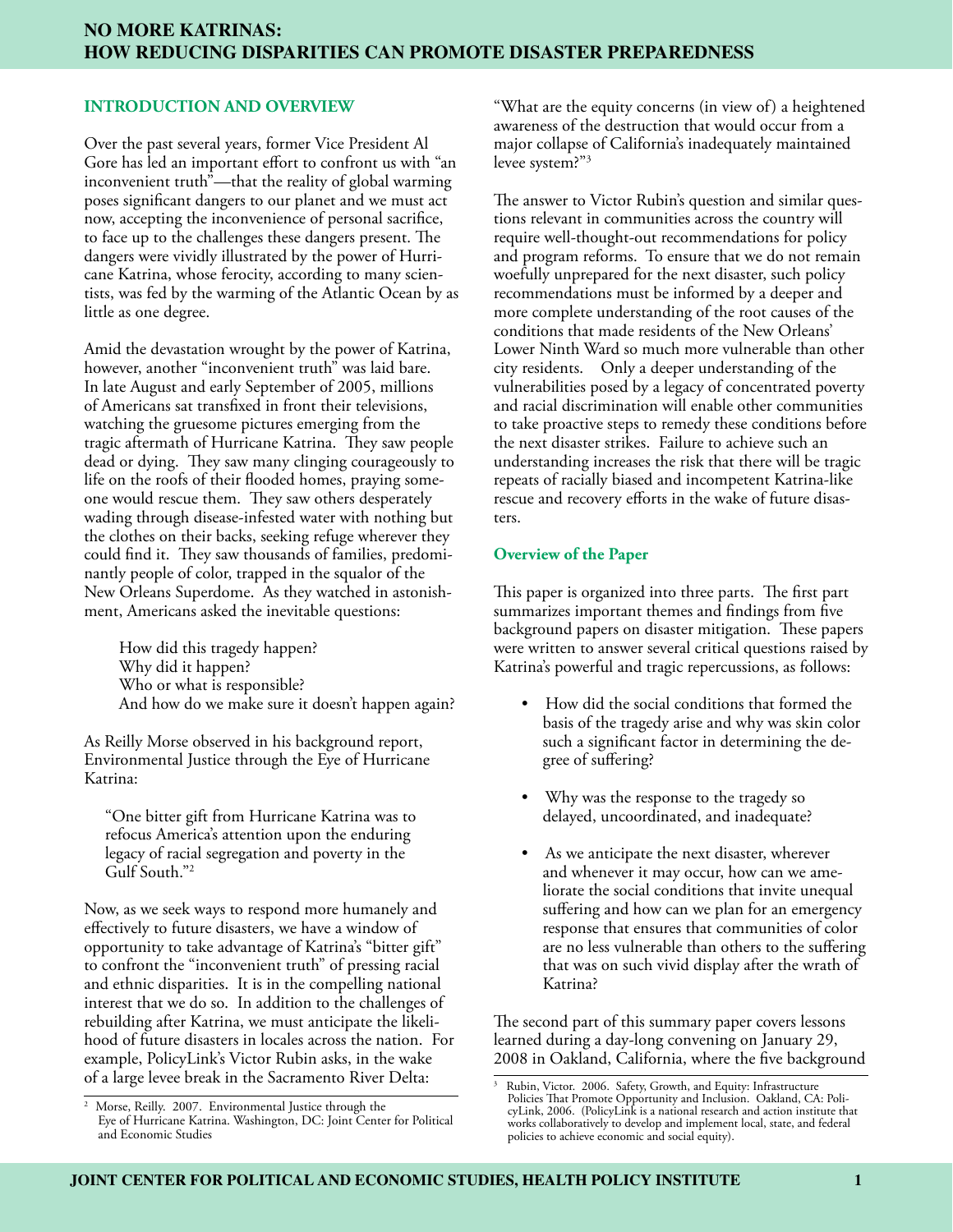papers were the subject of intense discussion. This day-long conversation helped to clarify universal themes embodied in the papers and to develop an over-arching framework for ensuring racial and ethnic disparities are addressed in future disaster preparedness efforts. Insights shared by the diverse group of participants in the Oakland convening are laid out in this section.

The third part of this paper outlines recommendations for core principles that provide a framework for effective disaster preparedness planning. Policymakers and responsible members of the public alike will benefit from using this framework to ensure the mistakes made in responding to Katrina are never repeated.

# **PART ONE: IN THE AFTERMATH OF KATRINA**

The racially disproportionate adverse consequences of Katrina should have come as no surprise. Conditions in New Orleans and along the Gulf Coast, like those in communities elsewhere in this nation, are the product of clear historic patterns of racial discrimination resulting in dangerous racial and ethnic disparities.

In April, 2006 the Joint Center held a standing room only forum in Washington, D.C. entitled "*Never Again: Themes from a Forum on Disaster Preparedness and Post-Katrina Reconstruction*" in which public officials, scholars, and community advocates discussed ways in which to prevent a repeat of the aftermath of Hurricanes Katrina and Rita.4 They identified a number of obstacles to progress, including the desire of most people to "play the blame game," and "dealing with the same roadblocks" any time efforts are made to prepare more effectively for disasters. From the forum emerged a series of lessons that can be learned from the aftermath of Katrina:

- We need to reform public leadership.
- Preparedness is essential for all parties.
- We must recognize the value of community input.
- We must understand and acknowledge the importance of environmental justice.
- The disaster alert system must be modified.
- We cannot wait to act until the next disaster strikes.
- In responding to disasters it is important to preserve the culture of the community.
- We must "turn up the noise level" in order to raise awareness of the need for more effective and more equitable disaster planning and responsiveness.
- We need a "change of heart" in order to protect the most vulnerable among us.

The next step was the commissioning of the papers cited below that form the backbone of this project. These papers were written by authors who represent a range of disciplines and have been intimately involved with efforts to rebuild New Orleans. These authors agree that rebuilding efforts in New Orleans must ensure that displaced residents, especially the most vulnerable, are welcomed back with adequate assistance.

These major papers commissioned by the Joint Center Health Policy Institute looked at disaster conditions from unique perspectives, including:

- *Environmental Justice Through the Eye of Hurricane Katrina*, by Reilly Morse, a Katrina Legal Fellow at the Mississippi Center for Justice, chronicles the decisions over more than two centuries that led to the disproportionate impact of Katrina.
- *In the Wake of Katrina: The Continuing Saga of Housing and Rebuilding in New Orleans*, by James H. Carr, until recently the deputy director of the Fannie Mae Foundation, in collaboration with H. Beth Marcus, Shehnaz Niki Jagpal, and Nandinee Kutty, sketches a picture of New Orleans as a "precarious" city unprepared for a disaster of Katrina's proportions, and then focuses on the widespread destruction in the housing sector and the challenges of rebuilding the city.
- *The Rapid Evaluation and Action for Community Health in Louisiana*, by Dr. Benjamin Springgate and colleagues Charles Allen, Diana Meyers, Jeanne Lambrew, and Kenneth Wells, reports on a four-month project that was designed to identify health care needs, existing resources, gaps in services and solutions to ensuring quality care in New Orleans after Hurricane Katrina.
- *A White Paper on Emergency Preparedness and Recovery* produced by the Conference of Minority Transportation Officials (COMTO), explores the degree of change that has occurred in emergency planning with regard to five public transit entities.

<sup>4</sup> Proceedings of this forum were published and are available on the Joint Center website. http://www.jointcenter.org.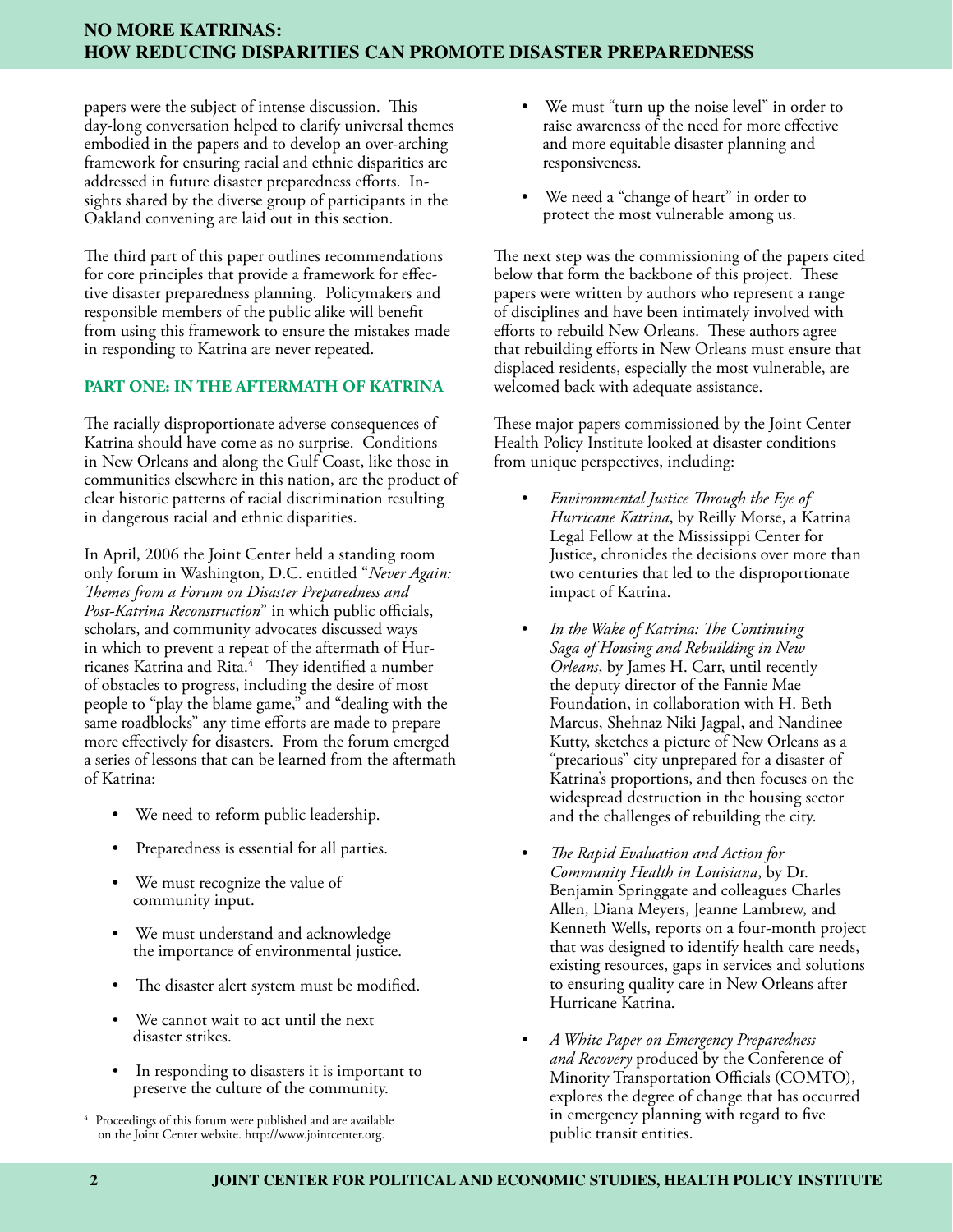• *Understanding the Role of African American Churches and Clergy in Community Crisis Response*, by Dr. Karyn Trader-Leigh, an authority on organization change, explores the role of African American ministers and churches in pre- and post-Katrina activities in the context of their historical place in the African American community. Although her main focus is the African American faith community, Dr. Trader-Leigh also examines the experiences of the Hispanic and Vietnamese communities in New Orleans.

#### **Environmental Justice through the Eye of Hurricane Katrina5**

Reilly Morse examines the influences of geography, history, and race, using the lens of environmental justice to illustrate how race played a key role in the settlement patterns that developed in and around New Orleans and in the damage that was incurred as a result of these patterns. He takes us back to 1719, when the first large shipment of Africans arrived in New Orleans, and describes how 140 years of slavery permanently influenced New Orleans life. He explains how Louisiana's white population successfully overthrew Reconstruction and how, in the aftermath of Reconstruction, whites used their economic and political power to select "areas for blacks to occupy that had various disadvantages, such as flooding, unhealthy air, noise, or inadequate streets, water, and sewerage." According to Morse, as recently as 1966, the construction of Interstate 10 "triggered sprawling subdivision development beyond the Industrial Canal into flood-prone swamplands to the east of New Orleans"—affordable multifamily rentals that attracted lower middle-class blacks. The author concludes:

"Racial disparities in storm damage stem from centuries of white control over the characteristics of land occupied by African Americans—low elevations with high exposure to backswamp flooding and poor access to transportation."<sup>6</sup>

Morse suggests that a prerequisite for disaster preparedness in every community is to "gather and record the basic history that created their community and the sequence of events that has led to health and environmental conflicts." He argues: "Compiling community histories is also a vital self-empowerment exercise in that it provides a civil and political identity and erases

the invisibility of communities of color that pervades mainstream history."

## **In the Wake of Katrina: The Continuing Saga of Housing and Rebuilding in New Orleans7**

James H. Carr and his co-authors tell a grim story of government at all levels overwhelmed by the magnitude of Katrina and simply unable to respond in an effective and coordinated manner. While acknowledging that, as the sixth-strongest storm in recorded history of the Atlantic, Katrina's impact would have been disastrous even under the best of circumstances, they agree with Reilly Morse's assessment of "the fragile environment" of New Orleans and his analysis of how "this fragility has been exacerbated over the years" by development decisions that have made the city more flood-prone, especially in the low-lying neighborhoods largely inhabited by people of color. They further note that not only was the city physically vulnerable to a storm such as Katrina, it "had a population that consisted of many people who were also very vulnerable." As evidence, they report that the 2000 Census data on extreme poverty neighborhoods placed New Orleans second among the nation's largest 50 cities. According to Carr and his co-authors:

"Thirty-eight percent of New Orleans' poor lived in these concentrated neighborhoods and one in four of the city's neighborhoods (home to about 100,000 residents) fit the definition of extreme concentrated poverty."8

But the authors focus most of their report on the destruction of housing in New Orleans and the efforts to rebuild the city. They describe a process that has been "slow and often chaotic," and today, they assert, "New Orleans still remains a city that is only a remnant of what it was pre-Katrina." They chronicle a series of planning efforts and housing programs that are inadequately funded and often have worked at cross purposes with each other. But they hold out some hope: toward the end of 2006, New Orleans created a central recovery office to manage recovery efforts and appointed an internationally recognized authority to lead the effort. This office has outlined "a five-point recovery strategy for New Orleans" that includes engaging residents in the recovery process and future development; establishing physical and emotional security for residents; using the recovery process to reconfigure infrastructure; diversify-

<sup>5</sup> Morse, Reilly. 2007. Environmental Justice through the Eye of Hurricane Katrina. Washington, DC: Joint Center for Political

and Economic Studies. 6 Morse, Reilly. 2007. Environmental Justice through the Eye of Hurricane Katrina. Washington, DC: Joint Center for Political and Economic Studies, p. 23.

<sup>7</sup> Carr, James H. and H. Beth Marcus, Shehnaz Niki Jagpal, Nandinee Kutty. 2007. In the Wake of Katrina: The Continuing Saga of Housing and Rebuilding in New Orleans. Washington, DC: Joint Center for Political and Economic Studies.

Carr, James H. and H. Beth Marcus, Shehnaz Niki Jagpal, Nandinee Kutty. 2007. In the Wake of Katrina: The Continuing Saga of Housing and Rebuilding in New Orleans. Washington, DC: Joint Center for Political and Economic Studies, p. 6.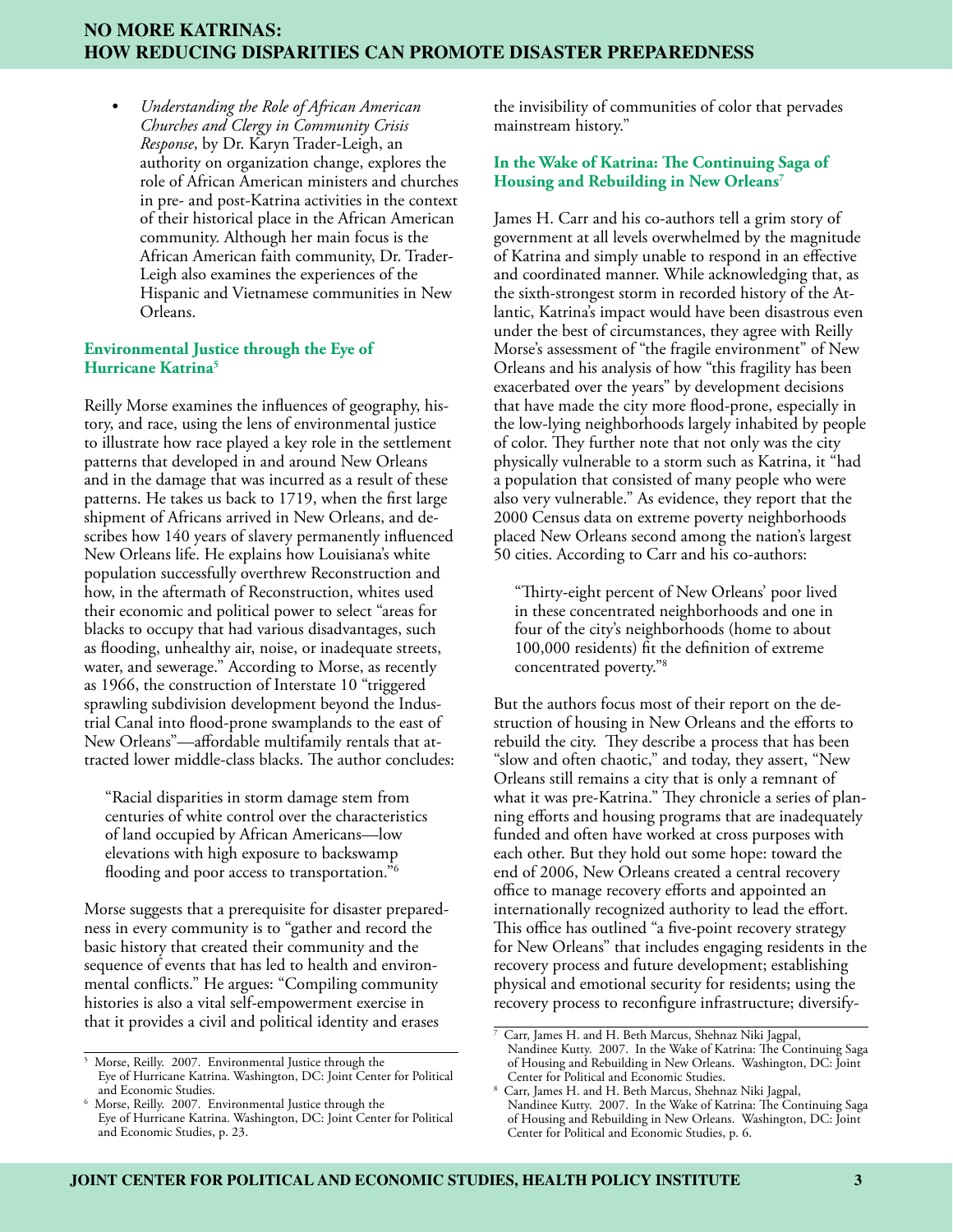ing the city and regional economic base; and developing a safe, secure, and environmentally sustainable settlement pattern.

The paper also considers lessons that might be learned from previous disaster responses. From the 1871 Chicago Fire and the 1906 San Francisco Earthquake, the authors conclude that "the involvement of the affected persons in their own recovery is of critical importance for a successful recovery." From the 1927 Mississippi Flood and the attacks of September 11, 2001, they conclude that a strong federal leadership role and the mobilization of private industry in the relief efforts are vital. If these lessons are applied, Carr and his colleagues foresee the possibility of a New Orleans that "will be rebuilt and renewed in ways that provide its residents, especially those who bore the greatest brunt of Katrina's impact due to poverty and racism, with better opportunity and quality of life."

## **Rapid Evaluation and Action for Community Health in Louisiana (REACH-LA)9**

Over a four-month period, REACH-LA used qualitative research methods to identify and document challenges facing residents seeking access to health care in the Greater New Orleans area in the aftermath of Hurricane Katrina's wide-scale destruction. At the same time, the researchers documented the range of community responses and proposed policy solutions to increase the availability of health care services.

Community members participated in developing the research design, collecting the data and interpreting the results. Working through a Community Advisory Board, the authors collected information from 30 interviews with key informants, four different Community Discussion Groups, and a conference designed to encourage feedback from local residents. Almost uniformly, informants characterized the post-Katrina status of health care services in the greater New Orleans area as representing a severe crisis. They noted the closure of hospitals, clinics and support facilities such as pharmacies, as "devastating," a problem "compounded by workforce shortages, uncertain and shifting demographics, and specific service gaps." Equally disturbing, they described a "rise in need and inability to manage mental health disorders…and… unimaginable generational impact."<sup>10</sup>

At the same time, the participants in the project "were united in their praise of the innovative and collaborative spirit that characterized the local recovery efforts..."<sup>11</sup> They emphasized that, in their view, "a sustainable recovery was…possible only with responsible leadership, transparency, and broad engagement of local community members." And they saw the current situation as an opportunity "to overcome…historical and current challenges" and to provide "for an enhanced role for primary and preventive care in health services delivery."

## **A White Paper on Emergency Preparedness and Recovery12**

Because they operate in areas where extensive emergency preparedness activities have occurred, the following five transit authorities were selected for study: Bay Area Regional Transportation (San Francisco Area), Chicago Transit Authority, Los Angeles County Metropolitan Transit Authority, Metropolitan Transit Authority of Harris County (Houston Metro), and Miami-Dade County Transit. COMTO's study revealed that in each case emergency response planning has been "stepped up" since the terrorist attacks of September 11, 2001 and the establishment of directives from the Department of Homeland Security. All of the transit entities are integrated into the chain of command, and in each case there are annual reviews of plans and mock drills to assess readiness. The questions in the COMTO study can serve as a guide to other transit authorities as they assess their preparedness to respond effectively to a natural or man-made disaster.

# **Understanding the Role of African American Churches and Clergy in Community Crisis Response13**

One cannot understand the role of African American ministers in responding to community crises, Dr. Karyn Trader-Leigh asserts, without understanding that the "African American church has a history of being involved in addressing the needs of the African American community." In her background paper, she charges that:

"Disaster and emergency response planning at the local, state, and federal level reflects how poorly understood the role of churches is as a critical response resource in natural or man-made catas-

Springgate, Benjamin and Charles Allen, Diana Meyers, Jeanne Lambrew, Kenneth Wells. 2007. *The Rapid Evaluation and Action for Community Health in Louisiana*. Washington DC: Joint Center for Political and Economic Studies.

<sup>10</sup> Springgate, Benjamin and Charles Allen, Diana Meyers, Jeanne Lambrew, Kenneth Wells. 2007. The Rapid Evaluation and Action for Community Health in Louisiana. Washington DC: Joint Center for Political and Economic Studies, p 2.

<sup>&</sup>lt;sup>11</sup> Springgate, Benjamin and Charles Allen, Diana Meyers, Jeanne Lambrew, Kenneth Wells. 2007. The Rapid Evaluation and Action for Community Health in Louisiana. Washington DC: Joint Center for Political and Economic Studies, p. 3.

<sup>&</sup>lt;sup>12</sup> Conference of Minority Transportation Officials. 2007. A White Paper on Emergency Preparedness and Recovery. Washington, DC: Joint Center for Political and Economic Studies. .

<sup>&</sup>lt;sup>13</sup> Trader-Leigh, Karyn. 2007. Understanding the Role of African American Churches and Clergy in Community Crisis Response. Washington, DC: Joint Center for Political and Economic Studies.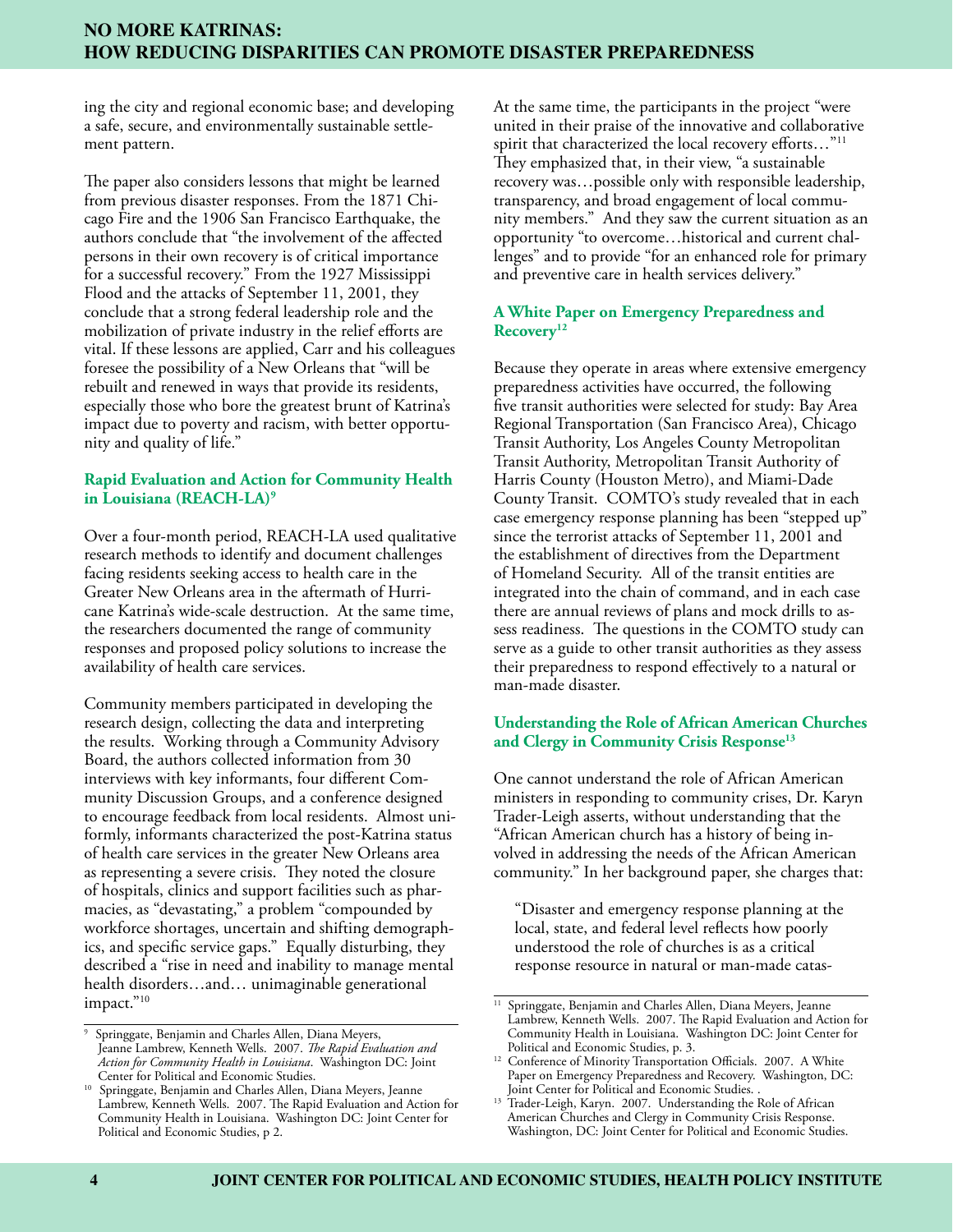trophes at the level of community and neighborhood, particularly in minority communities."<sup>14</sup>

Through research that included a literature review, a series of 27 interviews, and a focus group in New Orleans with nine interdenominational pastors from the city, Dr. Trader-Leigh finds "that the African American Ministers and their denominational institutions played a variety of roles as first responders in mobilizing resources, providing direct services to survivors, brokering relationships with the larger response community, and acting as a moral agent and social justice advocate on behalf of Katrina and Rita evacuees." Yet, she notes, they "have been basically overlooked in the public policy disaster management framework, even though they have long served as a community-based partner, caregiver, and service provider to the most vulnerable." During the Oakland convening Dr. Trader-Leigh further characterized the churches as "a critical safety net for vulnerable populations that is triggered when a disaster occurs." She was supported in these comments by G.L. Hodge, Church Administrator of the Providence Baptist Church in San Francisco, who spoke of the church's role in providing the practical necessities to keep life functioning during a disaster and in quelling the potential for civil unrest when vulnerable populations are displaced.

Dr. Trader-Leigh offers a series of recommendations and observations that focus on building the capacity of the faith community as disaster response partners, fully including them in the planning and training processes, and recognizing the role of the church "in providing spiritual and psycho-social resilience in the lives of African Americans within their communities during disaster and crisis."

# **PART TWO: LESSONS LEARNED FOR DISASTER PLANNING AND MITIGATION**

For the above-summarized papers to have significance beyond the context of New Orleans, it was necessary for them to be carefully examined and critiqued by stakeholders with on-the-ground experience in other states and regions. The decision to hold such a discussion in Oakland was rooted in the reality, as confirmed by the Federal Emergency Management Administration (FEMA), that California faces a disproportionate burden of such natural disasters as massive fires, mudslides, storms, floods, and earthquakes. . In fact, perhaps the most recent and most consequential urban natural disaster was the Loma Prieta Earthquake, which occurred in the Oakland/San Francisco Bay Area nearly two decades ago.

The stakeholders who participated in the Oakland convening on January 29, 2008 reviewed all the papers and they provided crucial insights and policy recommendations based on their experiences as grassroots organizers, non-profit employees, disaster preparedness planners, funders, and health department officials.<sup>15</sup> Some of the participants were also veterans of the Loma Prieta disaster. Prior to the convening they had been provided with all of the papers, as well as with a draft version of this synthesis paper. Within the context of the issues set forth in this paper and in the background papers, they focused their attention on the practical realities they confront in dealing with the consequences of disasters. Among the key points they made were as follows:

- Partnerships, collaborative efforts, and close coordination and communication between governments at all levels, the philanthropic sector, and non-profit community-based advocacy groups, both secular and faith-based, are critical to effective planning and to an effective and equitable disaster response.
- A priority of government agencies involved in disaster preparedness should be to recognize the uniqueness of each community and to support a clear and in-depth assessment of each community's assets, its relevant institutions both secular and non-secular, and the challenges it confronts. This must include an analysis of historical and current realities that have created inequitable circumstances and how the community's assets and institutions can be utilized to mitigate these inequities. Critical to such mitigation is the willingness of both public and private officials to acknowledge the inequities and to subordinate their pride and their "turf" to the well-being of all the residents of the community.
- Government agencies involved in disaster planning must promote community-level responses for both natural and man-made disasters by offering financial incentives to intermediary and non-governmental organizations to engage in inclusive disaster preparedness planning and by providing training and technical assistance to these organizations.
- It is critical, particularly in situations where temporary displacement rather than evacuation is called for, to keep life functioning in as

<sup>&</sup>lt;sup>14</sup> Trader-Leigh, Karyn. 2007. Understanding the Role of African **14 Concrete 14 Trader-Leigh, Karyn. 2007.** Understanding the Role of African American Churches and Clergy in Community Crisis Response. Washington, DC: Joint Center for Political and Economic Studies, p. 3. 15 See Appendix II for a list of the participants.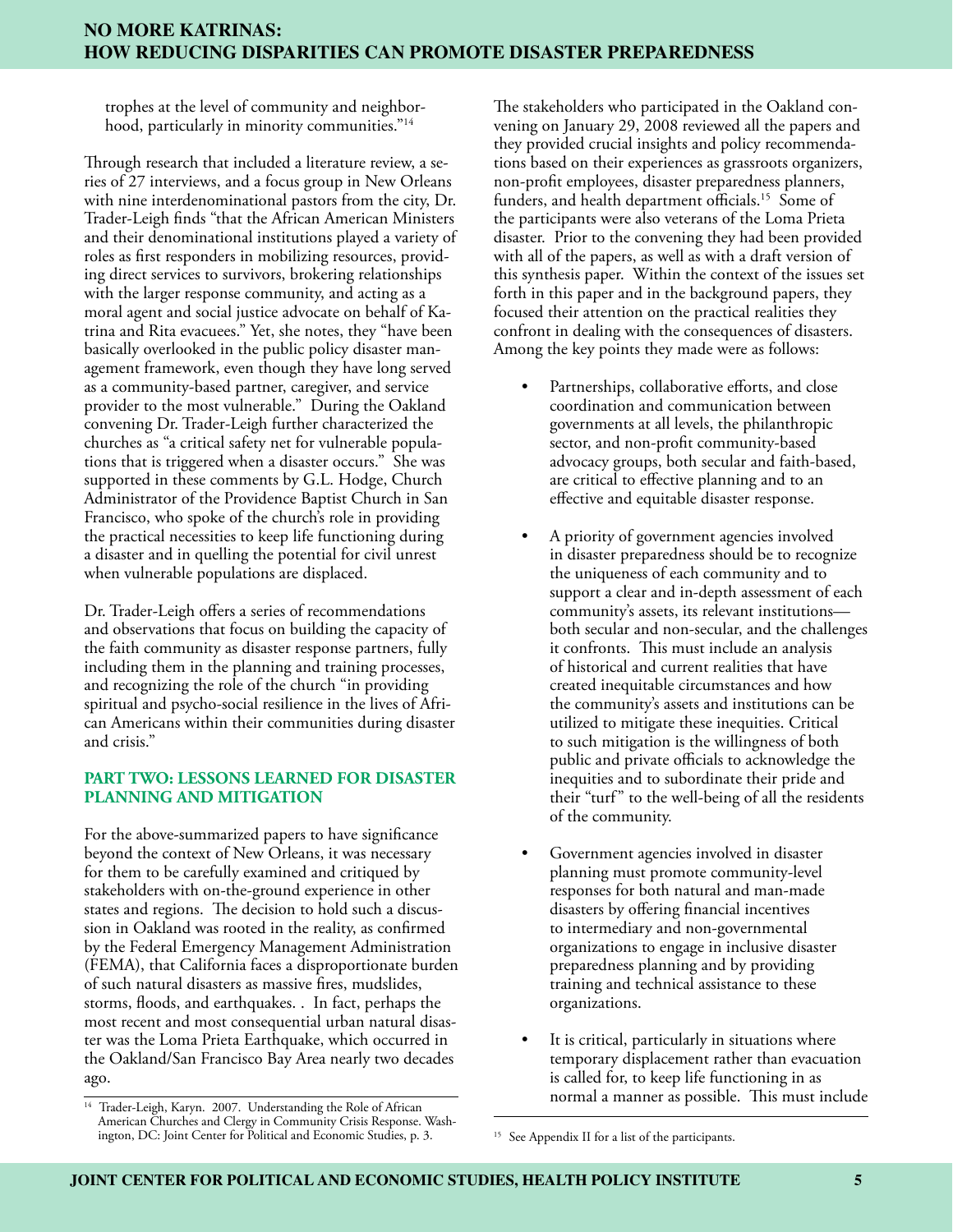an awareness of and a response to the danger of civil unrest in a manner that protects the most vulnerable populations while recognizing the tensions that may fuel some of this unrest. One option discussed was the feasibility of providing "smart cards" for people that contain all necessary information related to their disastercreated needs, including such items as what prescription medications they are taking.

- Immediate responses to the dangers, as well as the immediate availability of assistance and resources from government and philanthropic agencies, is crucial to minimizing chaos and unrest. The Federal government and statelevel governments must be prepared to leverage all available resources—from food stamps to emergency housing and the like—in a streamlined manner to ensure that they may be channeled in a timely way to the disasterstricken area and to the community-based agencies, both secular and non-secular, that are best situated to respond quickly to people's needs in the aftermath of a disaster.
- Because disaster preparedness is often not a high priority when no disaster is known to be imminent, efforts must be made to "sell" the importance of disaster preparedness to the population at large, and there must be a special commitment to preparing the most vulnerable populations for the potential disruptions in their lives. Local organizations should devise creative ways of raising awareness of the dangers and likely impacts of a disaster. In this regard the various strategies and materials of CARD (Collaborating Agencies Responding to Disasters) should be carefully examined.16 Among CARD's strategies is mobilizing people on issues of immediate concern to the community, such as racial disparities in incarceration and employment, and using mobilization on these issues as a vehicle for engaging people on the issue of disaster preparedness.
- A system of checks and balances must be built into the system so that agencies can be evaluated and held accountable for their efforts to promote inclusive disaster-preparedness planning, as well as for the effectiveness of their responses.
- Priority in any post-disaster employment opportunities should be given to local residents so long as doing so does not stifle recovery operations. In this regard, community colleges are an often overlooked resource for providing job training and workforce development. They and other local institutions of higher education also can be helpful in compiling the aspects of the community's history that are relevant to promoting equity in disaster impacts and recovery operations.
- To the maximum feasible degree, planning should be done on a regional basis in order to take advantage of the region's assets and to spread the potential burdens created by a disaster. This should include not only disaster planning, but also infrastructure and land use planning that impact the region's institutions and its ability to respond equitably to disasters.
- Philanthropic organizations should:
	- o Include grantee preparedness planning as a requirement in its grants.
	- o Provide grants for business continuation planning.
	- o Maintain an emergency reserve fund.
	- o Compile and maintain a list of organizations that are pre-approved for disaster recoverygrants in order to be able to move quickly to respond to disasters.
	- Provide disaster recovery funding to non-traditional intermediary organizations, including supplemental funding for related needs such as computer back-up systems and the like.

# **PART THREE: CORE PRINCIPLES AND A FRAMEWORK FOR DISASTER PREPAREDNESS**

We see the legacy of racial discrimination most vividly when a disaster like Katrina strikes and the television images of nearly all those left behind in the New Orleans Superdome or stranded on roof tops without water or food were African Americans.

Despite ignorant and mean-spirited comments by people such as Atlanta-based talk-show host Neal Boortz, who declared that addressing the plight of Katrina's victims was like "emptying a septic tank into <sup>16</sup> Further information about CARD may be found online at:<br>http://www.firstvictims.org. http://www.firstvictims.org.

http://www.firstvictims.org.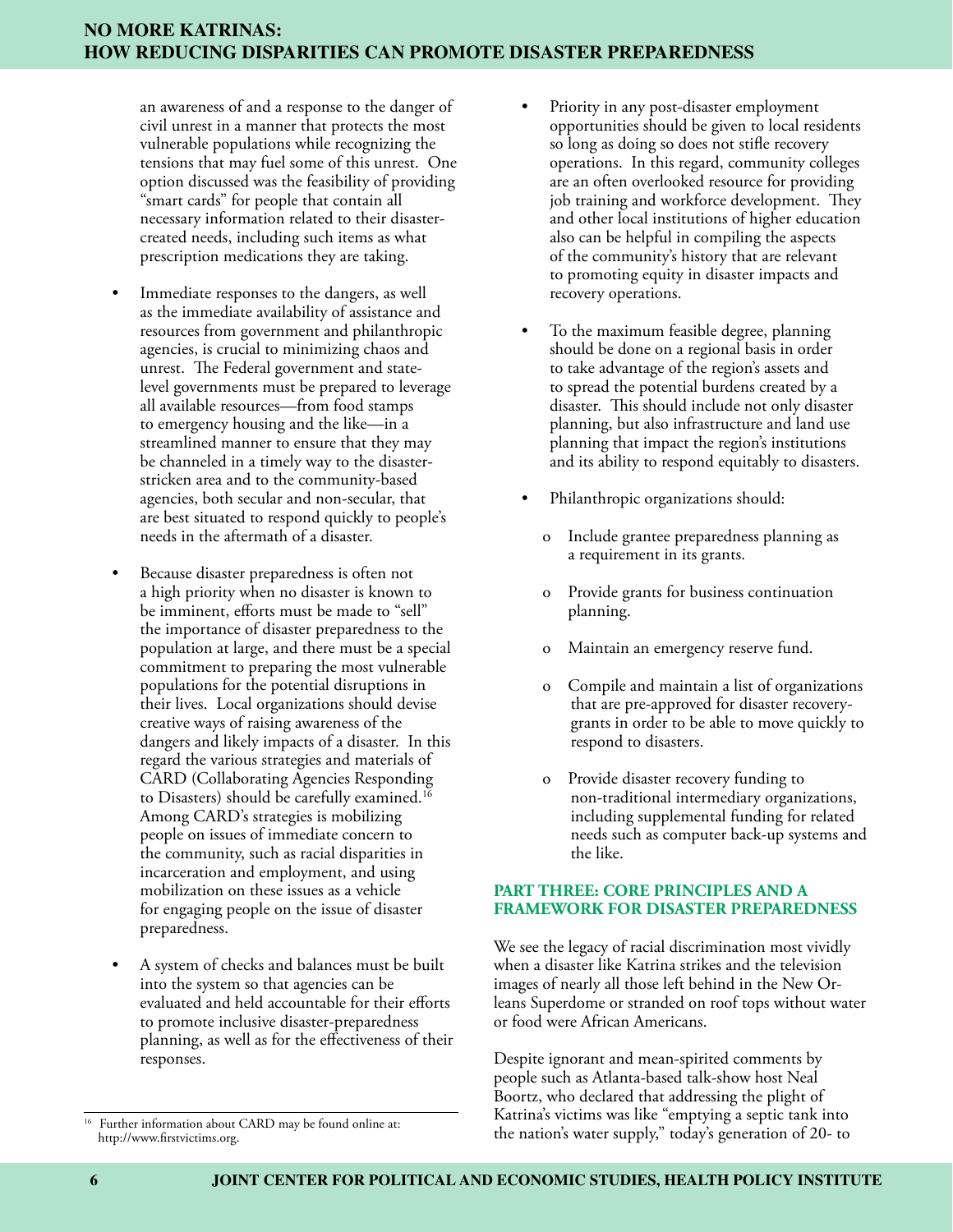40-year-olds probably are more racially tolerant than any previous generation.<sup>17</sup> In this context, Dr. Trader-Leigh's conclusion rings true: "Most Americans want a better standard of care for vulnerable populations than we observed in the aftermath of Katrina and Rita."18

Our policies and planning, both pre-disaster and postdisaster, must be informed by the economic, political, and social structures under which people live and that drive their decision-making processes. A myriad of factors must be taken into account, as listed below:

- How and where people live today;
- The decisions and circumstances that led to today's residential patterns and living conditions;
- How people living in a range of different circumstances understand emergency situations and to whom they turn for help in such situations;
- The resources they have available to deal with emergencies;
- The roles and responsibilities of public officials—local, regional, state, and federal—when confronted with such situations;
- The roles and responsibilities of the private and non-profit sectors, including philanthropic organizations, faith-based institutions, grassroots community organizations, and employers in such situations; and
- Ways in which to help ensure that future development decisions result in greater equity.

For any disaster preparedness planning to be effective, we must proceed within a framework that addresses such social determinants. Based on the background papers and the comments and reflections offered by stakeholders during the day-long session in California, we offer a social determinants framework for disaster preparedness planning. As outlined below, this framework rests on four core principles:

## *1. Every community must have an accurate and complete understanding of the basic history that led to its creation and the sequence of events that has led to the health and environmental disparities and conflicts.19*

Reilly Morse recommends that every minority and low-income population must, as a pre-requisite to any planning, gather and record the basic history of their community, and he describes the significant benefits of collecting such histories. It lifts the veil of secrecy that often surrounds the chronology of how the current situation evolved, it empowers minority and low-income communities by helping them to understand the forces that combined to create the situation, and it challenges the charge of "personal responsibility" that is often used to justify community inaction to ameliorate the situation. Such histories should include an understanding of decisions that were made, how and why they were made, the ramifications of these decisions at the time they were made, and the legacy of these decisions. Understanding this history recognizes the uniqueness of each community and can help to inform disaster planning decisions, suggest coalitions of organizations and communities with common interests, and guide future development decisions so that the impacts of future disasters are both minimized and more equitably felt.

## *2. A clear and thoughtful analysis that determines how current conditions and attitudes are inter-related and affect the responses of people to disaster situations must be a key element of any disaster planning effort.*

Low-income people and people of color may confront different issues, both tangible and intangible, based on their historical, as well as current experiences, and this must be taken into account in any disaster preparedness planning. Failure to do so will exacerbate already existing inequities and increase the likelihood that the inequities will be further exacerbated in any disaster recovery scheme. Among the practical factors that must be considered in such an analysis are:

- **Availability of Transportation**. Transportation out of an area struck by disaster must not only be timely, but also must connect to a destination that is prepared to care for and empower the evacuees, both in the short-term and longer recovery period.
- **Availability of Resources.** Resources must include those that are immediately available to the individual and those that may be available

<sup>&</sup>lt;sup>17</sup> This conclusion by the author is based upon his own observations and research as well as a number of personal communications with sociologists and political scientists specializing in race relations.

<sup>&</sup>lt;sup>18</sup> Trader-Leigh, Karyn. 2007. Understanding the Role of African American Churches and Clergy in Community Crisis Response. Washington, DC: Joint Center for Political and Economic Studies, p. 9.

Morse, R. 2007. Environmental Justice through the Eye of Hurricane Katrina. Washington, DC: Joint Center for Political and Economic Studies, p. 52.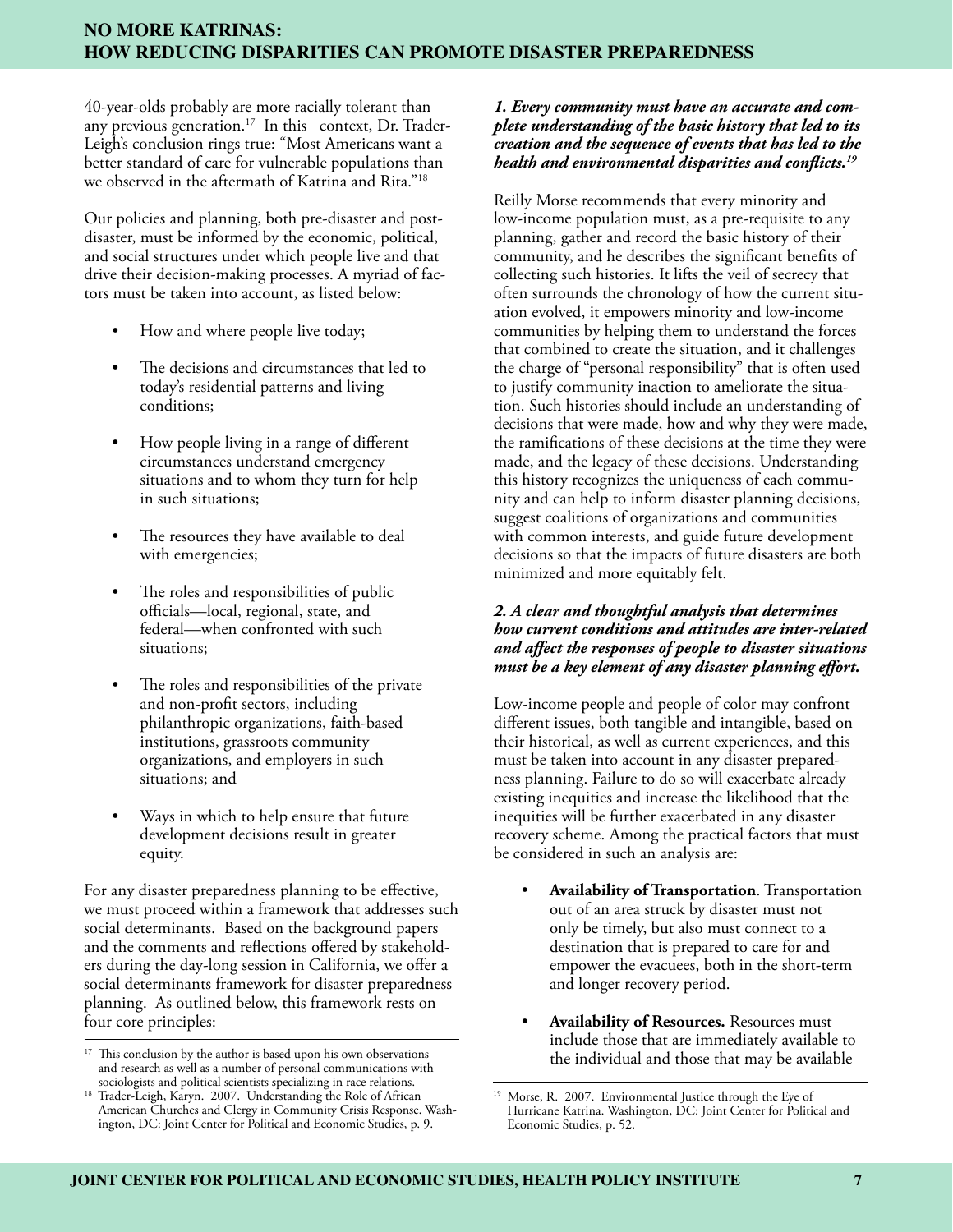in the future, as well as information on when those future resources will be available and ways in which to access them. For people who rely on monthly stipends to survive, no matter from what source, the time of the month in which the disaster occurs and their ability to receive mail wherever they have been re-located may have a major impact on the availability of resources. Beyond monetary resources, many rely on extended family members for such things as child care and other essentials in their lives. Re-location in the wake of a disaster may separate families from such resources, and this must be factored into any disaster planning equation.

- **Recognition of Varying Needs and Priorities.** Those who have little may well be far more protective of what they do have and far more reluctant to leave anything behind. Moreover, those who have had little experience in traveling beyond the confines of their neighborhoods may find re-adjustment to new circumstances and surroundings far more challenging than those who have traveled more extensively.
- **Level of Education, Language Fluency, and Job Skills.** Clearly, levels of education and literacy, as well as language barriers, substantially affect how effectively people are able to react to guidance, whether written or verbal, in responding to a disaster. These factors also affect how well people are able to adjust to new situations, whether temporary or permanent, and the kinds of assistance they will need—relocation, job search, and the like—in order to adjust.
- **Access to Health Care**. Low-income people often have greater and more urgent health needs than others. Furthermore, they often are reluctant to accept care from providers with whom they are not familiar. This issue can be compounded for people of color and immigrants by the stress of discrimination, chronic illnesses that have not been adequately treated in the past, and the cultural competence—or lack thereof—of health care providers.
- **Access to Affordable Housing.** Low-income people, even those who may have owned their own home, will find it more difficult to find replacement housing they can afford and for which they can qualify financially, and people

of color often will find it more difficult to be accepted in communities to which they are relocated depending on the racial make-up of the community.

• **Whom Do You Trust?** Low-income people and people of color, largely because they feel that their interests previously have been ignored by decision makers, are reluctant to trust instructions from such decision makers on how to respond to an emergency situation. This goes directly to the essence of the Trader-Leigh paper on the importance of the faith community in both disaster response planning and implementation. Also, low-income people and people of color, because they may be perceived as more vulnerable, often are targeted by unscrupulous people who are trying to benefit from the misery of others. Thus, they may require greater protection from such people.

## *3. Inclusiveness in disaster preparedness planning is a key factor in determining whether any plan will be effective and whether it will be accepted by the most vulnerable populations.*

For a variety of reasons, disaster planning largely has been the province of professional responders, public officials, and private sector leaders. Clearly, people in these positions must have a primary role in such planning. However, far too often, they do not take into account the unique needs of the most vulnerable, because they are not aware of these needs, do not fully understand them, or simply do not consider them of sufficient importance. This has been evident not only in disaster planning, but in development planning generally.<sup>20</sup> Only by including people who live with these needs on a daily basis, as well as clergy who serve them, public officials who represent them, and others who understand the situations of the least advantaged among us and are advocates for their needs, can emergency response plans fully and fairly reflect these needs. Equally important, if community members are included in the planning process, they will be more aware of the dangers they will confront, will be more likely to respond to guidance consistent with the plan because they understand it better, will have greater trust in it, and will feel a level of ownership of the plan.

## *4. A community-based process of achieving racial and ethnic justice and reconciliation is a pre-condition to establishing the level of trust and understanding that is essential to bridging local racial and ethnic*

<sup>&</sup>lt;sup>20</sup> This conclusion by the author is based upon his own review of the literature as well as the proceedings of the January 29, 2008 convening sponsored by the Joint Center and PolicyLink.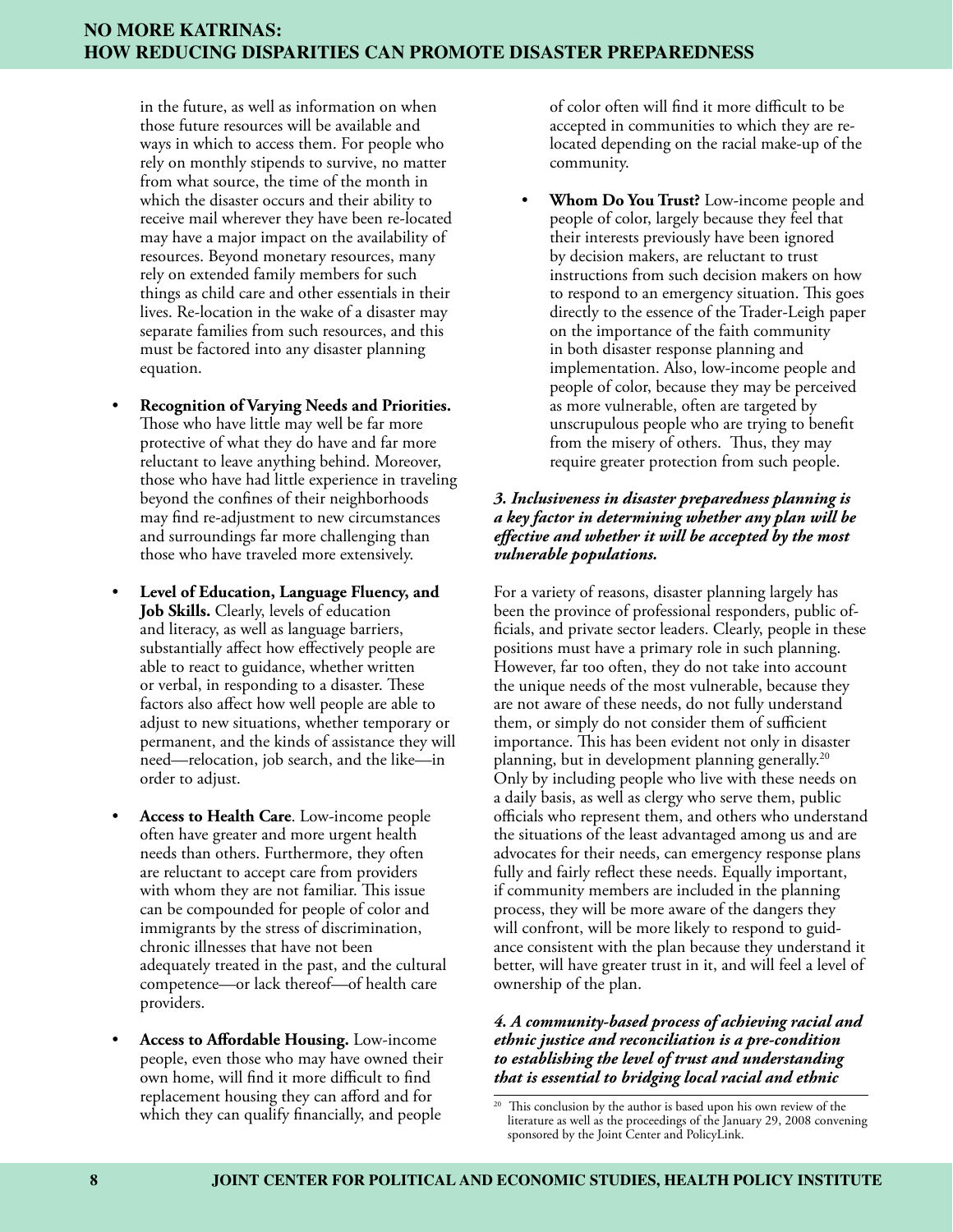#### *divisions in communities and ensuring an equitable response to future disasters.*

Such a process can take many forms, and they will be explored in an additional forthcoming background paper. The recommendations contained herein and in the background papers will help to facilitate the process. It must be understood that until there is a serious effort to understand the injustices of the past, both nationally and in local communities, and to undertake efforts, both to redress past injustices and to ensure equity in future planning and policymaking, we will continue to see inevitable inequities in the impact of disasters.

Disaster preparedness planning that rests on these core principles should not be viewed simply as benefiting communities of color and low-income communities. Adherence to these principles is, in fact, critical for the entire society. As Morse noted with regard to the Gulf Coast:

"This region has paid an extraordinarily high and unnecessary price for its long history of discrimination against racial minorities and its refusal to rectify systematic economic impoverishment. Ultimately, that price is a shared debt of all Americans, spiritual as well as financial. If this nation truly embraces the sanctity of human life, then it must more forcefully employ the precautionary principle to protect life, from local land-use and zoning decisions to conservation of natural resources, and from the regulation of pollutants and toxins to how we fit our most disadvantaged fellow citizens into the fabric of our communities."21

Morse could have been referring to the entire nation. Thus, as we consider the specific recommendations contained in the background papers, we must recognize that persistent racial and ethnic discrimination, like global warming, is an inconvenient truth that will require honesty, courage, and personal sacrifice to overcome. Failure to recognize this truth and to commit the resources necessary to ultimately achieve a truly equitable society will condemn us to a future in which the gruesome post-Katrina pictures will be an increasingly frequent aftermath of disasters.

## **CONCLUSION AND NEXT STEPS**

More often than not, analyses and reports of disasters and their aftermaths are skimmed in cursory fashion by those in authority and then quickly consigned to a shelf to gather dust. This was of primary concern to the stakeholders in the Oakland meeting, who made the point that they had participated in meetings like this in the past to no long-term avail. It also was a major concern raised earlier in the "Never Again" forum, during which participants asserted that "the noise level" must be raised. The Joint Center, PolicyLink, and the California Endowment, co-conveners of the Oakland meeting, expressed a strong commitment to raising "the noise level" by ensuring the widest possible distribution of this paper and the background papers. The Joint Center plans to disseminate these documents through the member organizations of the National Policy Alliance (see appendix for NPA member organizations), who represent the more than 10,000 black elected officials at every level of government throughout the country, as well as the more than 3 million black employees of government.

Ultimately, however, it is up to those at the community level who are engaged as disaster preparedness planners and responders to raise "the noise level." They must become advocates at the local, state, and national levels. If they can come together to make their voices heard, change will occur. And the fact that "change" has become the most prominent buzz word in this Presidential election cycle may be an encouraging sign that we can and will be better prepared in the future for a more equitable response to disasters.

#### **Appendix I—Member Organizations of the National Policy Alliance**

Congressional Black Caucus National Black Caucus of State Legislators National Association of Black County Officials National Black Caucus of Local Elected Officials National Conference of Black Mayors World Conference of Mayors National Black Caucus of School Board Members Judicial Council of the National Bar Association Blacks In Government Joint Center for Political and Economic Studies

<sup>&</sup>lt;sup>21</sup> Morse, Reilly. 2007. Environmental Justice through the Eye of Hurricane Katrina. Washington, DC: Joint Center for Political and Economic Studies, p. 54.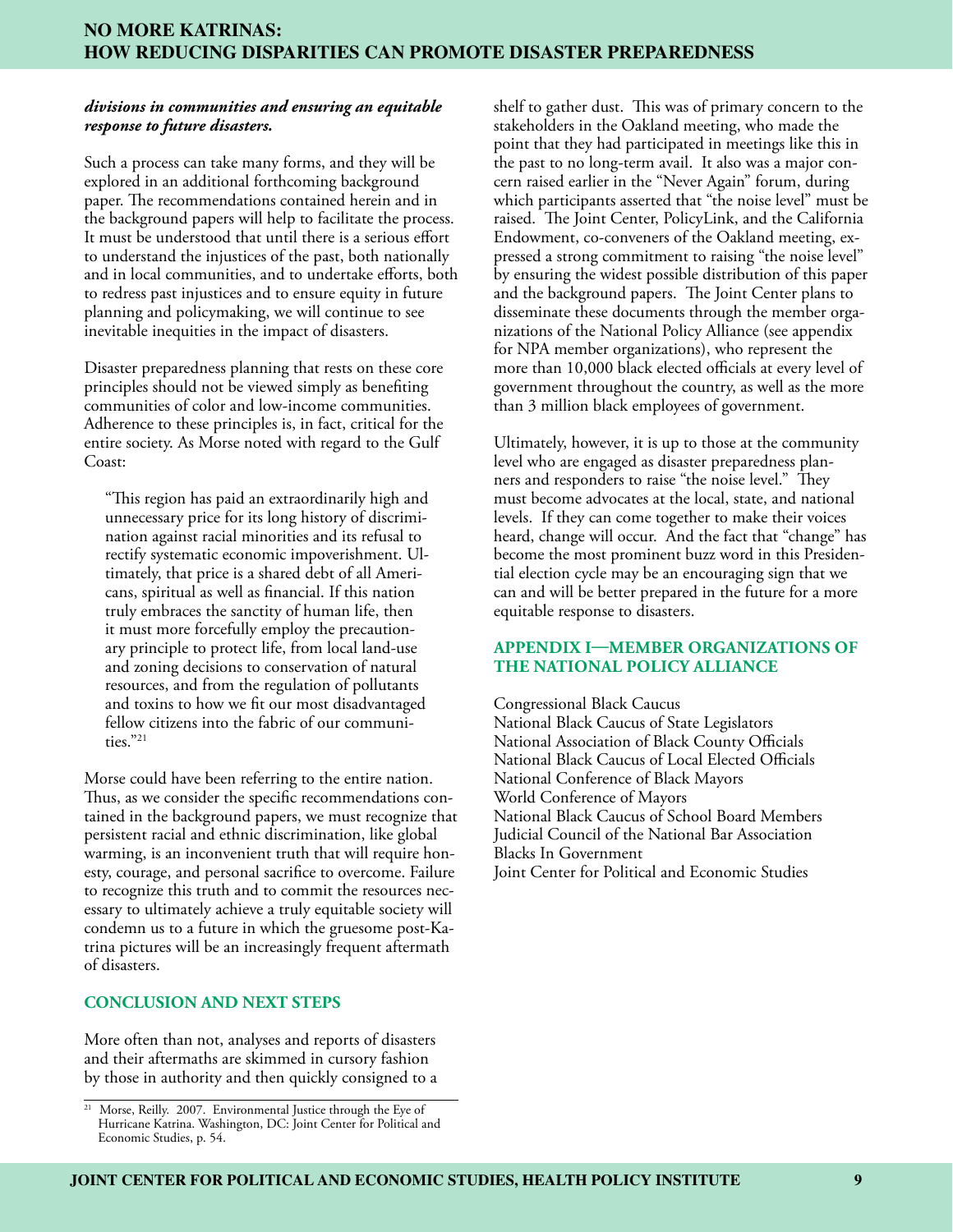#### **Appendix II—Participants in the Oakland Meeting Convening on Disaster Preparedness Participant List**

Rajni Banthia, PolicyLink

Mark Bartolini

Dr. Muntu Davis, Alameda County Public Health Department

Dr. Sheila Davis

W. Montague Cobb/NMA Health Institute

Renee Domingo California Community Colleges

Cecilia Echeverria, The California Endowment

Rich Eisner, Fritz Institute

Dr. June Gin, Fritz Institute

Angela Glover Blackwell, PolicyLink

Carla Gullatt Joint Center for Political and Economic Studies

G.L. Hodge, Providence Baptist Church

Daniel Kikuo Ichinose, M.A. Asian Pacific American Legal Center

Ana-Marie Jones, Collaborating Agencies Responding to Disasters (CARD)

Jordan Klein, United Way of the Bay Area

Zerlyn Ladua, R.N., F.N.P., M.S.N. Bioterrorism/Public Health Emergency Preparedness

Shireen Malekafzali, PolicyLink

Iman Mills, PolicyLink

Reilly Morse, Mississippi Center for Justice

Thomas Parker, COMTO National

Kalima Rose, PolicyLink

Bernie Smith, Madera County Public Health Department

Marion Standish, The California Endowment

Dong Suh, MPP, Asian Health Services

Mildred Thompson, PolicyLink

Dr. Karyn Trader-Leigh, KTA Global Partners

Michael Wenger, Joint Center for Political and Economic Studies

Sandra Witt, Alameda County Public Health Department

Kent Woo, MSW NICOS Chinese Health Coalition

Andrea Zussman, The San Francisco Foundation

#### **ABOUT THE JOINT CENTER AND ITS HEALTH POLICY INSTITUTE**

The Joint Center for Political and Economic Studies is one of the nation's pre-eminent research and public policy institutions and the only one whose work focuses exclusively on issues of particular concern to African Americans and other people of color. For over three decades, our research and information programs have informed and influenced public opinion and national policy to benefit not only African Americans, but every American.

The mission of the Joint Center Health Policy Institute (HPI) is to ignite a "Fair Health" movement that gives people of color the inalienable right to equal opportunity for healthy lives. HPI's goal is to help communities of color identify short- and long-term policy objectives and related activities in key areas.

#### **ABOUT THE AUTHOR**

Michael R. Wenger, of Mitchellville, Maryland, has served the Joint Center for Political and Economic Studies in a number of capacities and currently as program consultant. He is an adjunct professor in the Department of Sociology, specializing in race relations, at The George Washington University. Mr. Wenger came to the Joint Center in October, 1998, after serving as the Deputy Director for Outreach and Program Development for President Clinton's Initiative on Race.

#### **JOINT CENTER STAFF ACKNOWLEDGMENTS**

Gina E. Wood, Deputy Director Joint Center Health Policy Institute

Carla Gullatt, Director of Operations & Outreach Joint Center Health Policy Institute

Marco A. White Creative Designer

Marsha E. Renwanz, Ph.D. Consultant